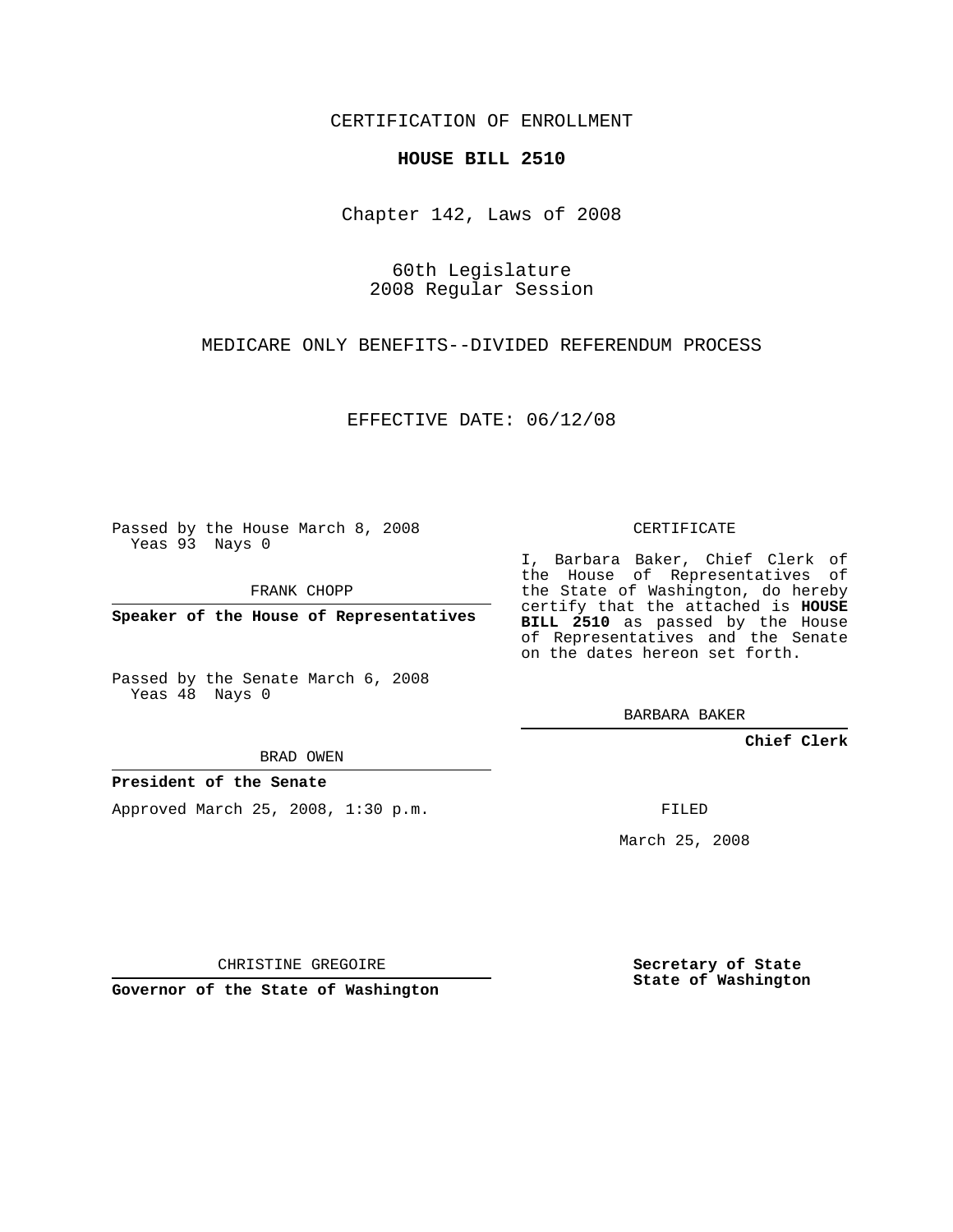## **HOUSE BILL 2510** \_\_\_\_\_\_\_\_\_\_\_\_\_\_\_\_\_\_\_\_\_\_\_\_\_\_\_\_\_\_\_\_\_\_\_\_\_\_\_\_\_\_\_\_\_

\_\_\_\_\_\_\_\_\_\_\_\_\_\_\_\_\_\_\_\_\_\_\_\_\_\_\_\_\_\_\_\_\_\_\_\_\_\_\_\_\_\_\_\_\_

## AS AMENDED BY THE SENATE

Passed Legislature - 2008 Regular Session

## **State of Washington 60th Legislature 2008 Regular Session**

**By** Representatives Simpson, O'Brien, and Appleton

Prefiled 01/04/08. Read first time 01/14/08. Referred to Committee on Local Government.

 1 AN ACT Relating to allowing medicare only health insurance benefits 2 for certain employees of political subdivisions under a divided 3 referendum process; and amending RCW 41.48.030.

4 BE IT ENACTED BY THE LEGISLATURE OF THE STATE OF WASHINGTON:

 5 **Sec. 1.** RCW 41.48.030 and 2007 c 218 s 72 are each amended to read 6 as follows:

 (1) The governor is hereby authorized to enter on behalf of the 8 state into an agreement with the federal secretary of health( $(\tau)$ 9 education, and welfare)) and human services consistent with the terms and provisions of this chapter, for the purpose of extending the benefits of the federal old-age and survivors insurance system to employees of the state or any political subdivision not members of an existing retirement system, or to members of a retirement system established by the state or by a political subdivision thereof or by an institution of higher learning with respect to services specified in such agreement which constitute "employment" as defined in RCW 41.48.020. Such agreement may contain such provisions relating to coverage, benefits, contributions, effective date, modification and termination of the agreement, administration, and other appropriate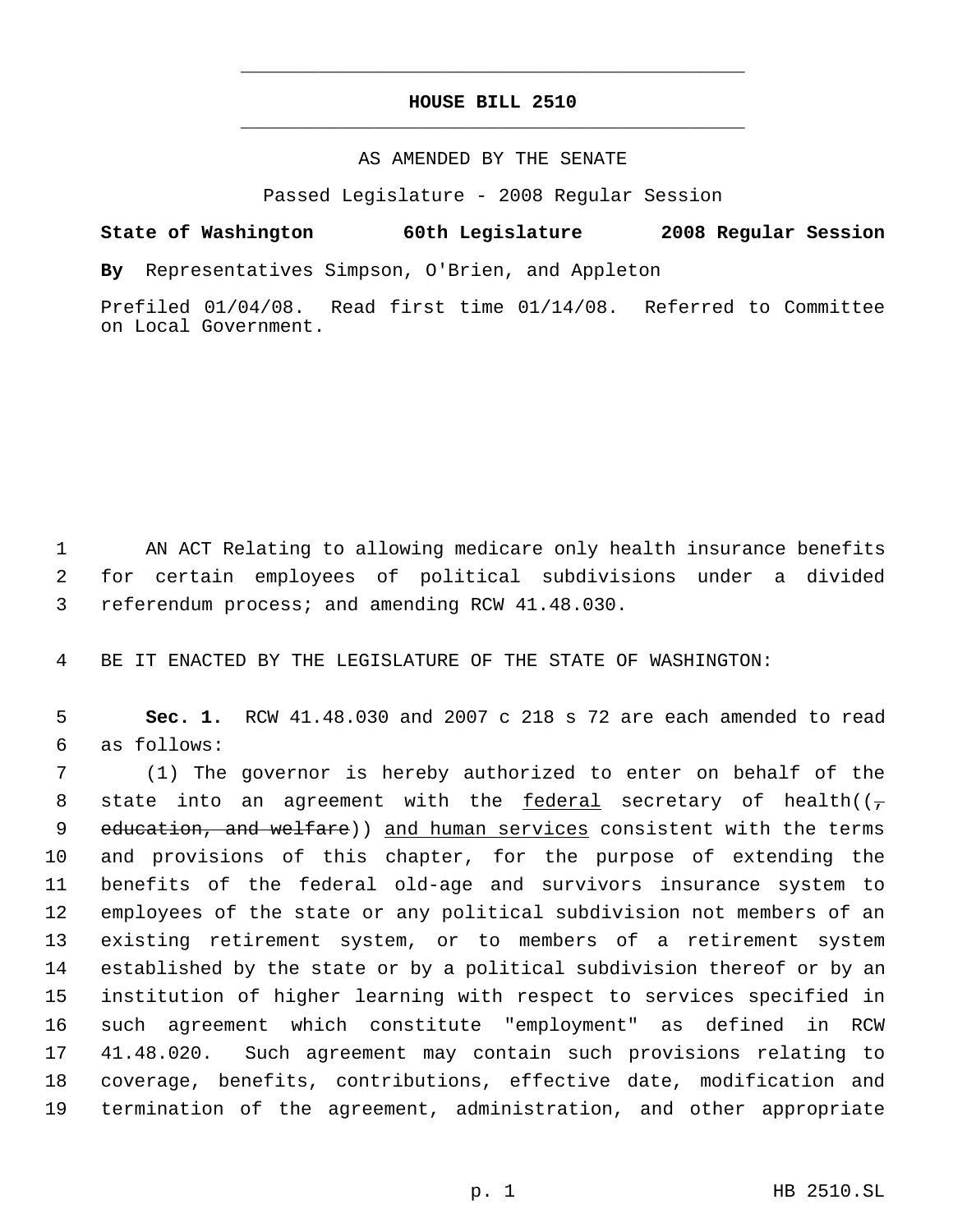1 provisions as the governor and secretary of health((, education, and 2 welfare)) and human services shall agree upon, but, except as may be otherwise required by or under the social security act as to the services to be covered, such agreement shall provide in effect 5 that  $((-))$  :

 (a) Benefits will be provided for employees whose services are covered by the agreement (and their dependents and survivors) on the same basis as though such services constituted employment within the 9 meaning of Title II of the social security act;

 (b) The state will pay to the secretary of the treasury, at such time or times as may be prescribed under the social security act, contributions with respect to wages (as defined in RCW 41.48.020), equal to the sum of the taxes which would be imposed by the federal insurance contributions act if the services covered by the agreement constituted employment within the meaning of that act;

 (c) Such agreement shall be effective with respect to services in employment covered by the agreement or modification thereof performed after a date specified therein but in no event may it be effective with respect to any such services performed prior to the first day of the calendar year immediately preceding the calendar year in which such agreement or modification of the agreement is accepted by the secretary 22 of health( $(-$  education and welfare)) and human services;

 (d) All services which constitute employment as defined in RCW 41.48.020 and are performed in the employ of the state by employees of 25 the state, shall be covered by the agreement;

 (e) All services which (i) constitute employment as defined in RCW 41.48.020, (ii) are performed in the employ of a political subdivision of the state, and (iii) are covered by a plan which is in conformity with the terms of the agreement and has been approved by the governor 30 under RCW 41.48.050, shall be covered by the agreement;  $((and))$ 

 (f) As modified, the agreement shall include all services described 32 in either ((paragraph)) (d) or ((paragraph)) (e) of this subsection and 33 performed by individuals to whom section  $218(c)(3)(C)$  of the social security act is applicable, and shall provide that the service of any such individual shall continue to be covered by the agreement in case he or she thereafter becomes eligible to be a member of a retirement system; ((and))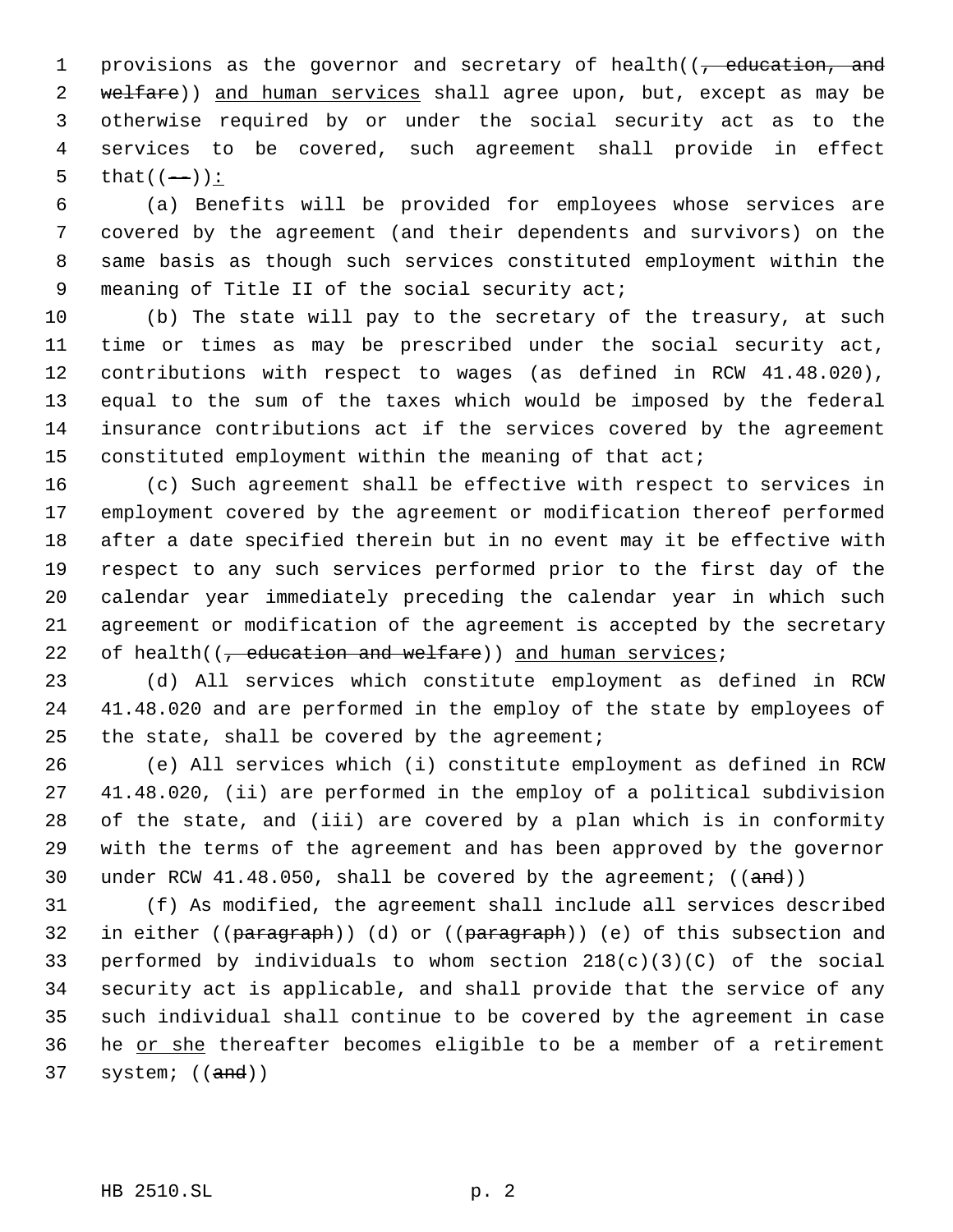(g) As modified, the agreement shall include all services described 2 in either ((paragraph)) (d) or ((paragraph)) (e) of this subsection and performed by individuals in positions covered by a retirement system with respect to which the governor has issued a certificate to the 5 secretary of health((<del>, education, and welfare</del>)) and human services pursuant to subsection (5) of this section; and

 (h) Law enforcement officers and firefighters of each political 8 subdivision of this state who are covered by the Washington law 9 enforcement officers' and firefighters' retirement system act 10 (((chapter 209, Laws of 1969 ex. sess.) as now in existence or 11 hereafter amended)), chapter 41.26 RCW, shall constitute a separate "coverage group" for purposes of the agreement entered into under this section and for purposes of section 218 of the social security act. 14 ((To the extent that the agreement between this state and the federal 15 secretary of health, education, and welfare in existence on the date of 16 adoption of this subsection is inconsistent with this subsection, the 17 governor shall seek to modify the inconsistency.))

 (2) Any instrumentality jointly created by this state and any other state or states is hereby authorized, upon the granting of like authority by such other state or states, (a) to enter into an agreement 21 with the secretary of health( $\left($ , education, and welfare)) and human 22 services whereby the benefits of the federal old-age and survivors insurance system shall be extended to employees of such instrumentality, (b) to require its employees to pay (and for that purpose to deduct from their wages) contributions equal to the amounts which they would be required to pay under RCW 41.48.040(1) if they were covered by an agreement made pursuant to subsection (1) of this section, and (c) to make payments to the secretary of the treasury in accordance with such agreement, including payments from its own funds, and otherwise to comply with such agreements. Such agreement shall, to the extent practicable, be consistent with the terms and provisions of 32 subsection (1) of this section and other provisions of this chapter.

 (3) The governor is empowered to authorize a referendum, and to designate an agency or individual to supervise its conduct, in accordance with the requirements of section 218(d)(3) of the social security act, and subsection (4) of this section on the question of whether service in all positions covered by a retirement system established by the state or by a political subdivision thereof should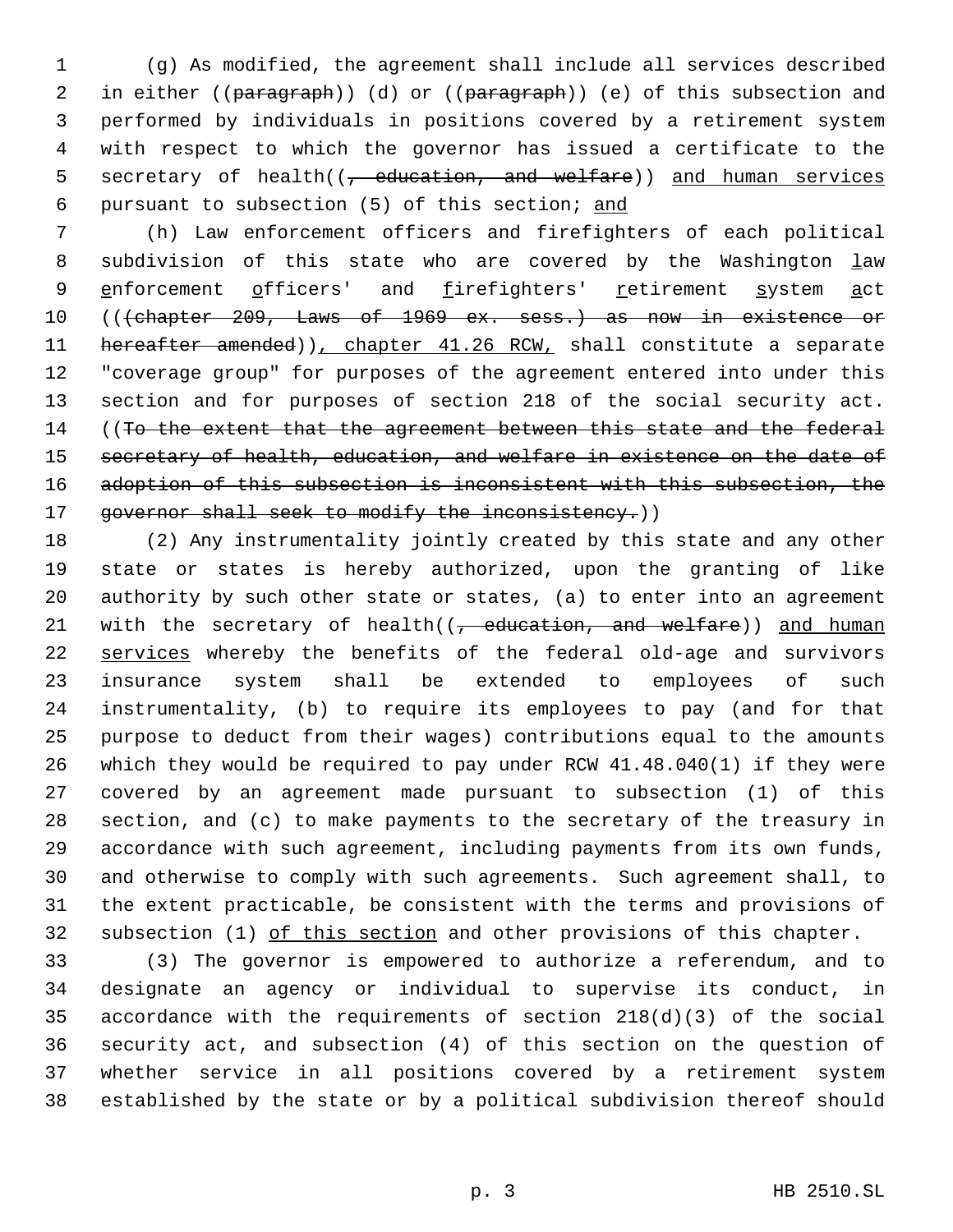be excluded from or included under an agreement under this chapter. If a retirement system covers positions of employees of the state of Washington, of the institutions of higher learning, and positions of employees of one or more of the political subdivisions of the state, 5 then for the purpose of the referendum as provided ((herein)) in this 6 section, there may be deemed to be a separate retirement system with respect to employees of the state, or any one or more of the political subdivisions, or institutions of higher learning and the governor shall authorize a referendum upon request of the subdivisions' or institutions' of higher learning governing body: PROVIDED HOWEVER, That if a referendum of state employees generally fails to produce a favorable majority vote then the governor may authorize a referendum covering positions of employees in any state department who are compensated in whole or in part from grants made to this state under Title III of the federal social security act: PROVIDED, That any city or town affiliated with the statewide city employees retirement system organized under chapter 41.44 RCW may at its option agree to a plan 18 submitted by the board of trustees of ((said)) that statewide city employees retirement system for inclusion under an agreement under this 20 chapter if the referendum to be held as provided ((herein)) in this section indicates a favorable result: PROVIDED FURTHER, That the teachers' retirement system be considered one system for the purpose of the referendum except as applied to the several colleges of education. The notice of referendum required by section 218(d)(3)(C) of the social security act to be given to employees shall contain or shall be accompanied by a statement, in such form and such detail as the agency or individual designated to supervise the referendum shall deem necessary and sufficient, to inform the employees of the rights which will accrue to them and their dependents and survivors, and the liabilities to which they will be subject, if their services are included under an agreement under this chapter.

 (4) The governor, before authorizing a referendum, shall require the following conditions to be met:

 (a) The referendum shall be by secret written ballot on the question of whether service in positions covered by such retirement system shall be excluded from or included under the agreement between 37 the governor and the secretary of health( $(-$  education, and welfare))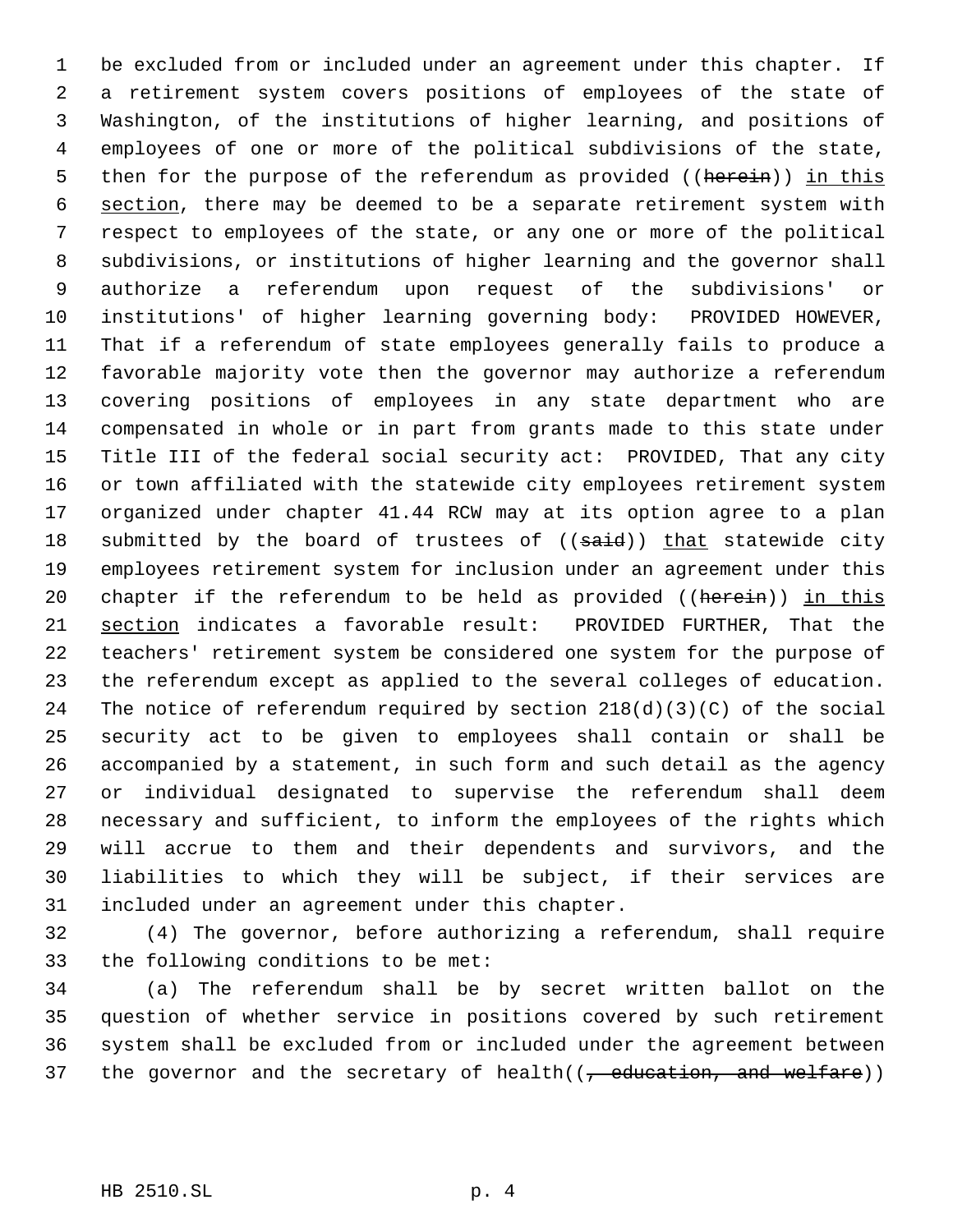1 and human services provided for in  $((RCW 41.48.030(1)))$  subsection  $(1)$ 

of this section;

 (b) An opportunity to vote in such referendum shall be given and shall be limited to eligible employees;

 (c) Not less than ninety days' notice of such referendum shall be given to all such employees;

 (d) Such referendum shall be conducted under the supervision 8 ((+)) of the governor or((+)) of an agency or individual designated by the governor;

10  $(e)(i)$  The proposal for coverage shall be approved only if a majority of the eligible employees vote in favor of including services 12 in such positions under the agreement;

13 (ii) Coverage obtained through a divided referendum process shall extend coverage to law enforcement officers, firefighters, and 15 employees of political subdivisions of this state, who have membership 16 in a qualified retirement system, allowing them to obtain medicare 17 coverage only (HI-only). In such a divided referendum process, those members voting in favor of medicare coverage constitute a separate coverage group;

 (f) The state legislature, in the case of a referendum affecting the rights and liabilities of state employees covered under the state employees' retirement system and employees under the teachers' retirement system, and in all other cases the local legislative authority or governing body, shall have specifically approved the proposed plan and approved any necessary structural adjustment to the 26 existing system to conform with the proposed plani

 (g) In the case of a referendum authorized under section 218(d)(6) of the social security act and (e)(ii) of this subsection, the retirement system will be divided into two parts or divisions. One part or division of the retirement system shall be composed of positions of those members of the system who desire coverage under the agreement as permitted by this section. The remaining part or division of the retirement system shall be composed of positions of those members who do not desire coverage under such an agreement. Each part 35 or division is a separate retirement system for the purposes of section 218(d) of the social security act. The positions of individuals who become members of the system after the coverage is extended shall be